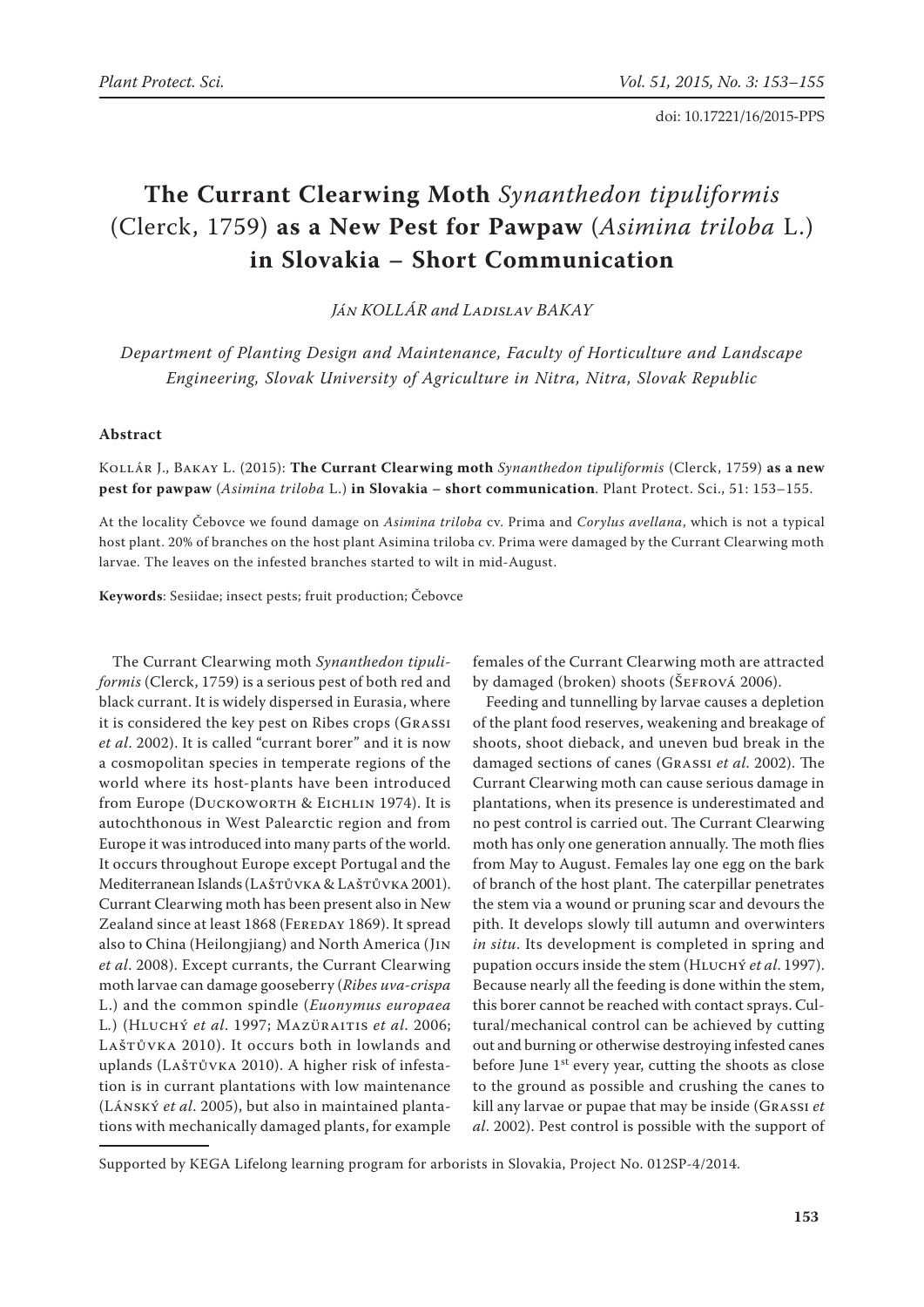natural enemies. The larvae are attacked by the tachinid fly *Pelatachina tibialis* (Fallén, 1810) (Hluchý *et al*. 1997). A significant damage on the Currant Clearwing moth larvae was caused by predatory nematodes *Steinernema feltiae* (Filipjev, 1934) (Cowles *et al*. 2005). SCOTT and HARRISON (1979) identified two fungi pathogens: *Beauveria* sp. (probably *bassiana*) and *Cordyceps* sp*.* They also mentioned sucking predators and a potential predator *Forficula auricularia*, which consumes eggs of the moth. Grassi *et al*. (2002) identified a parasitoid wasp, *Macrocentrus marginator* Nees, 1812 (Hymenoptera, Braconidae), which killed larvae in the oldest wood.

Pawpaw (*Asimina triloba* (L.) Dunal) is a native North American fruit species that belongs to the Annonaceae family. *Asimina* grows in the eastern part of the continent, from Florida to South Canada (Callaway 1993). Interest in wide promoting this species increased just after 1960 in the United States, Italy, China, and Chile. In these countries, nurseries were set up and breeding and selection studies were performed in order to obtain new varieties (Stănică *et al*. 2004). Although the pawpaw is frequently extolled for being free of pests, what is not entirely true (PETERSON 1991). Horticulturally the most important pest of the pawpaw is the larval stage of a Tortricid moth, *Talponia plummeriana* (Busck, 1906) (Heinrich 1926; MacKay 1959). Another insect pest of potential economic consequence are the larvae of *Protographium marcellus* (Cramer, 1777) (Damman 1986) (Lepidoptera: Papilionidae).

In the integrated plant protection synthetical pheromones are used (KOLTUN & YARCHAKOVSKAYA 2006). Pheromone use as an alternative control method has been applied for monitoring and mating disruption of *S. tipuliformis* (Cardé & Minks 1995; Grassi *et al*. 2002). The sex pheromone of this moth has been identified as a two-component mixture, consisting of (2*E*,13*Z*)-octadeca-2,13-dien-1-yl acetate (*E*2, *Z*13-18:OAc) as a major component (Szőcs *et al*. 1985) and (3*E*,13*Z*)-octadeca-3,13-dien-1-yl acetate (*E*3,*Z*13-18:OAc) as a minor constituent (James *et al*. 2001; Suckling *et al*. 2005).

## **MATERIAL AND METHODS**

The host plant grows as a solitaire tree in a private garden (48°11'4.31''N, 19°13'22.99''E, faunistic square No. 7881) in Čebovce. The host plant is a grafted *Asimina triloba* cv. Prima, which was planted in 2009. The locality Čebovce is situated in the Ipeľ valley (340–370 m a.s.l.) with a typical valley climate, which is characterised as dry and warm with a mean annual temperature of 8.5°C and annual mean precipitation of 620 mm (Tarábek 1980).

The presence of the Currant Clearwing moth was detected on the basis of visible symptoms on damaged branches. The section of the infested branches was carried out to confirm the presence of the larvae. The infested branches were enwrapped by a silk net to trap the imago for identification. The emerged imago was identified according the identification key by Laštůvka and Laštůvka (2001). The level of damage was evaluated according to the count of infested branches on the pawpaw tree.

### **RESULTS AND DISCUSSION**

The Currant Clearwing moth primarily damages plantations of currants, gooseberries, and hazelnuts (Samoggia 1933; Pescott 1935; Hluchý *et al*. 1997; Mazüraitis *et al*. 2006; Laštůvka 2010). At the locality Čebovce we found damage on currants and hazelnut trees caused by the Currant Clearwing moth. We can assume that the damage on the pawpaw tree was influenced by the presence of currants, gooseberry, and hazelnut, which is not a typical host plant. 20% of branches on the host plant *Asimina triloba* cv. Prima were damaged by the Currant Clearwing moth larvae (Figure 1). The leaves on the infested branches started to wilt in mid-August. On the infested branches we did not find parasitoids or pathogens. It is the first finding of damage done by Clearwing moth on *Asimina triloba* as a host plant. *Asimina triloba* is commercially sold in Slovakia and in the last years many growers plant this exotic fruit species which is presented as a fruit tree without pests. Clearwing moth is a potential pest for Slovakia and for countries where *Asimina triloba* is planted and the Currant Clearwing moth is present.



Figure 1. Exit hole on a branch (a) and section of the damaged branch (b) of *Asimina triloba* cv. Prima caused by the currant clearwing moth larva